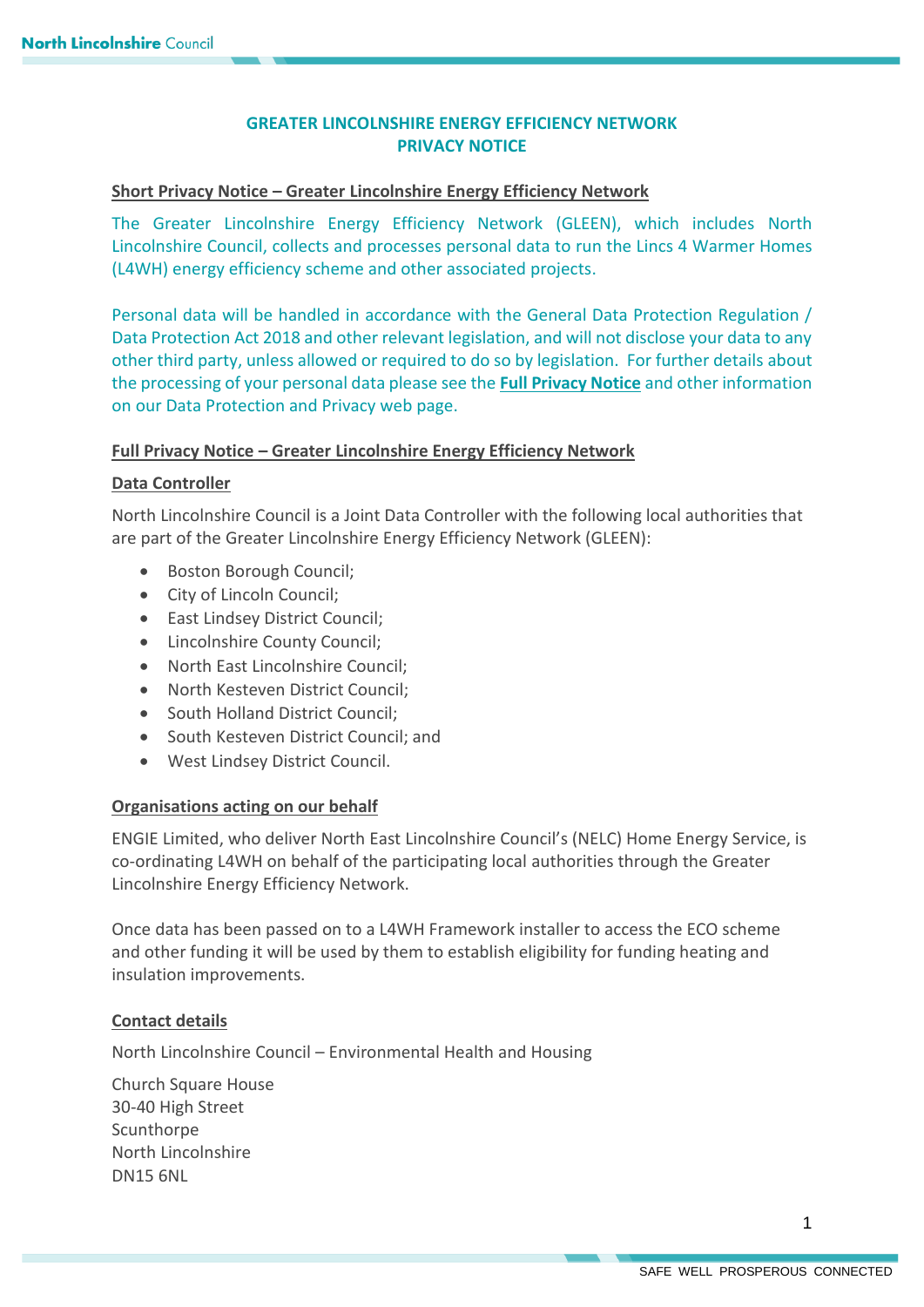Email: **[customerservice@northlincs.gov.uk](mailto:customerservice@northlincs.gov.uk)** Telephone: 01724 297000 Website: **[North Lincolnshire Council Energy Efficiency](https://www.northlincs.gov.uk/news/energy-efficient-heating-for-homes/)**

## **Purpose of this Privacy Notice**

This Privacy Notice tells you what to expect when the Greater Lincolnshire Energy Efficiency Network (GLEEN), Lincs 4 Warmer Homes (L4WH) Scheme collects and uses your personal data.

L4WH connects residents with private sector installers that are contracted to deliver energy efficiency improvements through the Government's Energy Company Obligation (ECO), including those eligible through receipt of qualifying benefits and through the councils' published Statement of Intent (SOI) for Local Authority ECO Flexible Eligibility. Other funding sources will also be sourced on behalf of residents (e.g. Government Grants and Warm Homes Fund).

## **What do we mean by personal confidential data?**

Personal data relates to living persons and is information that can be used to identify an individual such as name, date of birth, address or postcode.

## **What data do we have?**

1. Personal Data

Personal data including name, date of birth, address and contact details, and household income is needed for L4WH to establish potential eligibility and make the appropriate referral(s). Without such data residents would not be able to access the scheme.

#### 2. Special Category Personal Data

The following special category personal data is collected:

Information about health and other conditions necessary for considering access to the scheme.

#### **What do we do with the data we have?**

We use the data to establish potential eligibility to the L4WH scheme and to make appropriate referrals.

#### **Who do we share your data with?**

Data will be shared between the Greater Lincolnshire Energy Efficiency Network local authorities, ENGIE Limited, L4WH Framework installers on a rotation basis, and funders (e.g. Government departments, energy suppliers and the Warm Homes Fund as required).

If it would be beneficial to other make contact with other services related to fuel poverty signposting to the relevant local authority departments and other agencies would be made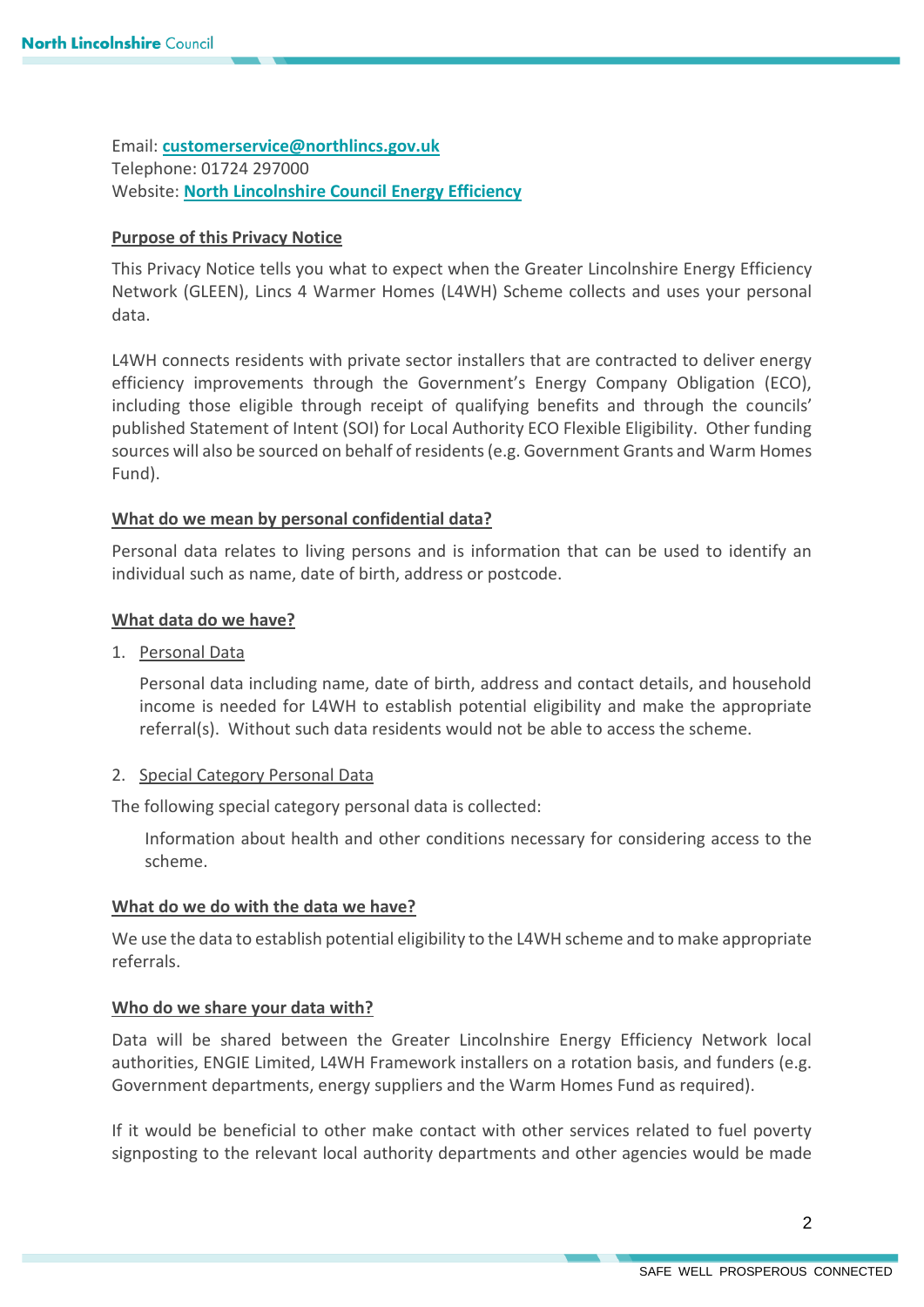(e.g. Benefits or Citizens Advice for benefit entitlement checks and Fire and Rescue for a Safe and Well Check).

## **How do we get your personal data and why do we have it?**

We collect personal data when someone applies to access the L4WH scheme.

The lawful basis we are relying on to process personal data is:

(a) Public Interest – Article  $6(1)(e)$ 

The lawful basis we are relying on to process special category personal data is:

(a) Substantial Public Interest – Article 9(2)(g)

Where we rely on Article 9(2)(g) we also need to meet one of 23 specific substantial public interest conditions set out in Part 2 of Schedule 1 of the DPA 2018. In this instance number 6. Statutory and government purposes is met.

Please note that we will not process your personal data for a purpose that is incompatible with the reason it was collected for unless this is allowed or required under Data Protection legislation.

#### **Can I withdraw my consent?**

No, because personal data has been collected and processed on the basis of consent.

#### **How do we store your information and for how long?**

Our employees have contractual obligations of confidentiality, enforceable through disciplinary procedures and receive appropriate training on confidentiality and other aspects of Information Governance.

We take organisational and technical measures to ensure the information we hold is secure – such as using secure locations, restricting access to authorised personnel and protecting personal and confidential information held electronically. We only exchange personal confidential information using secure methods, such as encrypted email.

Your personal data is retained in accordance with national guidance and our legal obligations. In this instance we will retain your personal data for the current year plus 6 years from completion of the case. Personal data may be anonymised and kept for a longer period for statistical purposes.

#### **Your Data Protection Rights**

Under Data Protection law, you have rights including:

- **Your right of access -** to ask us for copies of your personal information.
- **Your right to rectification -** to ask us to rectify information you think is inaccurate. You also have the right to ask us to complete information you think is incomplete.